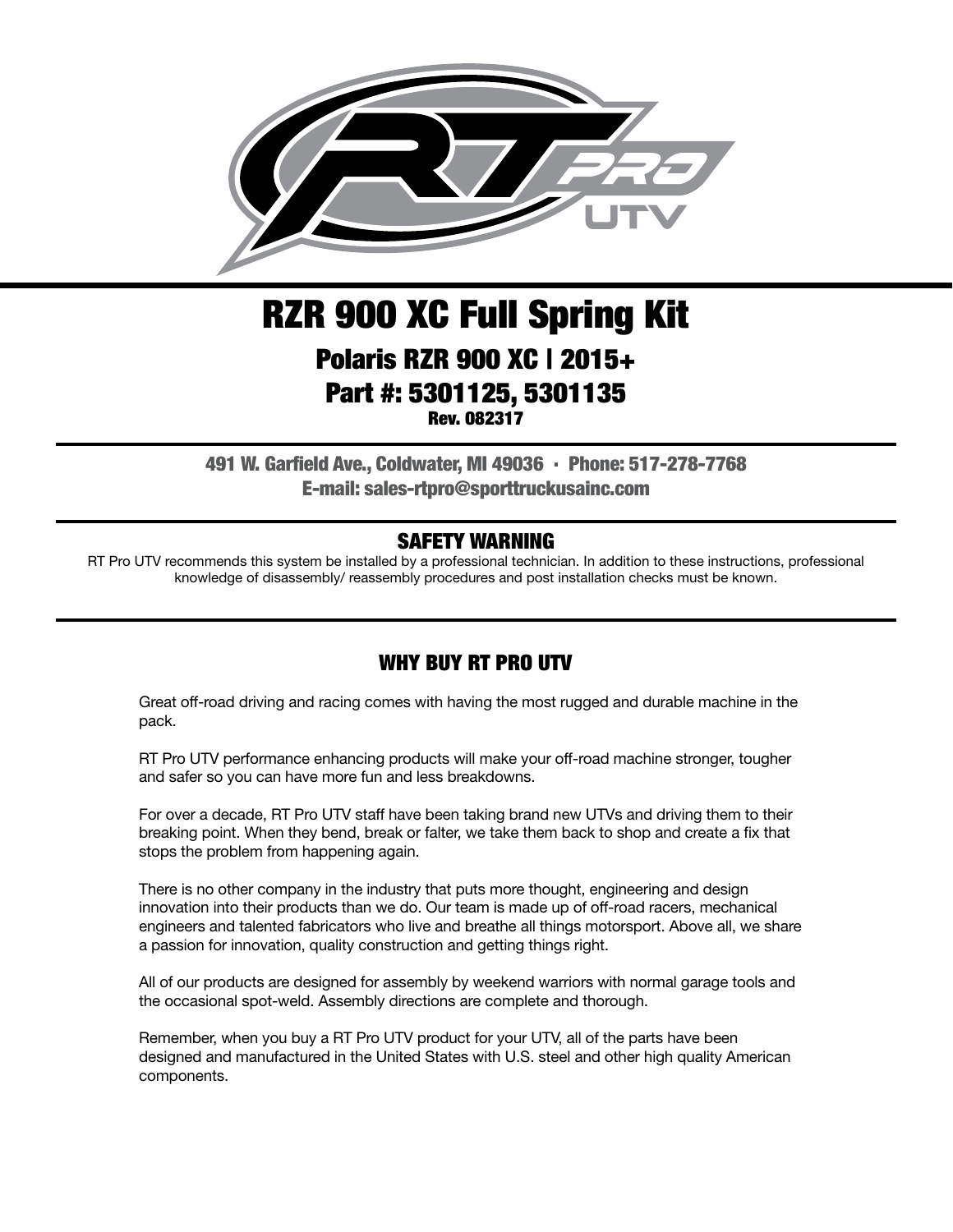

| RTP5301125 - Standard |                          |            |
|-----------------------|--------------------------|------------|
| Part#                 | <b>Description</b>       | <b>OTY</b> |
| 22120180S             | <b>Front Coil Spring</b> | 2          |
| 22040900S             | <b>Rear Coil Spring</b>  | 2          |
| 22090250S             | Rear Coil Spring         | 2          |
| 04001                 | Coil Spacer              |            |

| RTP5301135 - Heavy Duty |                          |     |  |
|-------------------------|--------------------------|-----|--|
| Part#                   | <b>Description</b>       | 0TY |  |
| 22120225S               | <b>Front Coil Spring</b> | 2   |  |
| 22040900S               | <b>Rear Coil Spring</b>  | 2   |  |
| 22090275S               | Rear Coil Spring         | 2   |  |
| 04001                   | Coil Spacer              |     |  |

FITMENT NOTES

N/A

SPECIAL TOOLS

N/A

## INSTALLATION TIME

Approximately 2 hours Easy Difficulty

## INSTALLATION INSTRUCTIONS

#### INSTALLING THE SPRINGS

- 1. Remove shocks from machine and back off Preload Adjuster Nuts until there is enough room to remove the Lower Retaining Rings from the shock assemblies.
- 2. Slide OEM springs off shock assembly and discard. Keep the Lower Retainer Rings for re-use.
- 3. The front springs are the longest ones in the kit. Simply replace the OEM springs with these.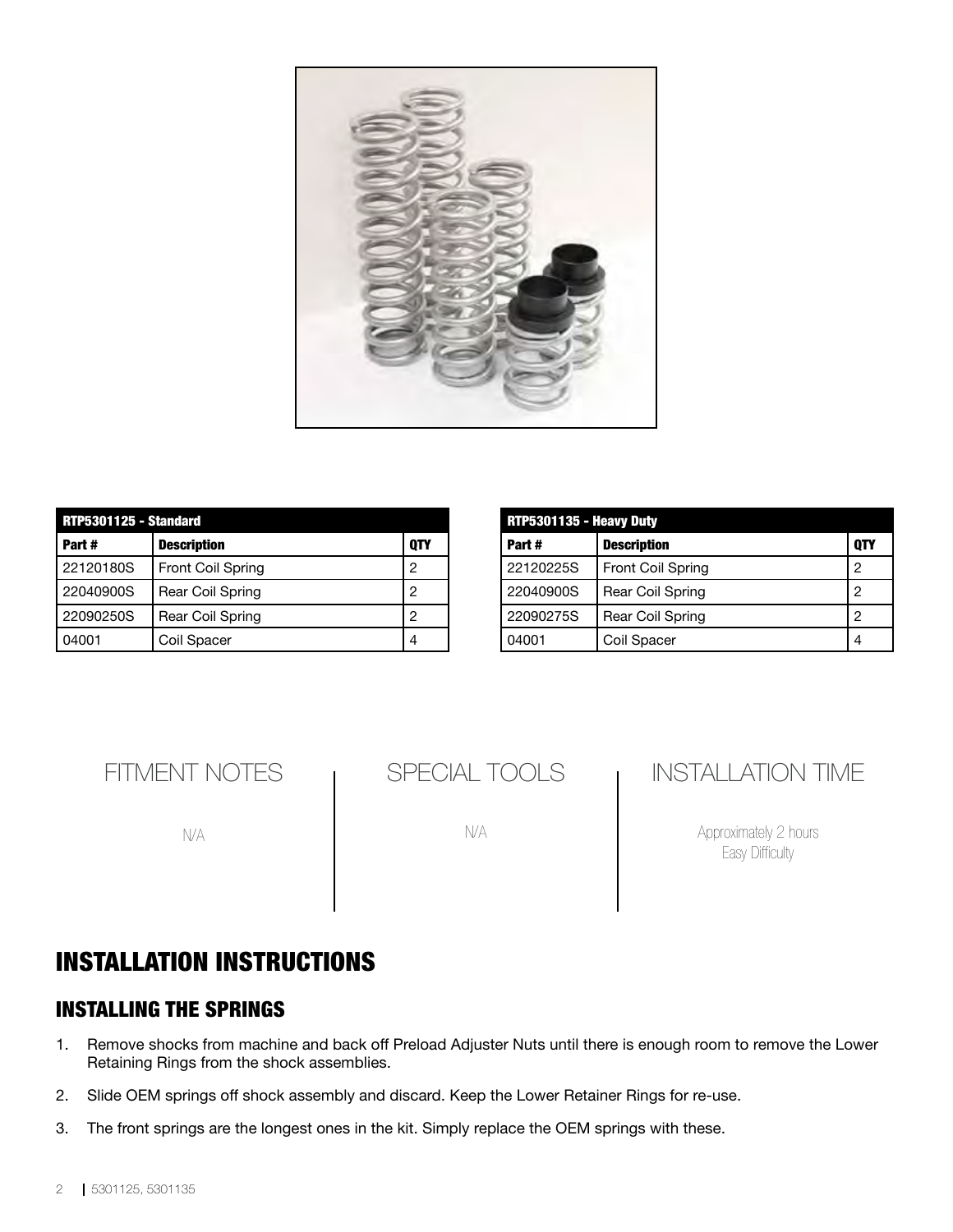- 4. The rear springs are installed with the short spring first, then the supplied spacer with the short end in to the short spring. Then install the remaining longer springs.
- 5. Finally, install the OEM retaining rings Once the shocks are reassembled you are ready to move on to the initial setup.

*NOTE: While the shocks are off the machine be sure to lubricate the eyelets on the shocks with some grease or your preference of lubricant.*

#### SETTING UP THE SPRINGS

Settings vary so much from vehicle to vehicle. It is impossible for us to give a universal answer to where you should start. Like with any coil-over shock, spring rates and preload take some fine tuning to achieve the best results. The good news is we have the rates figured out for 95% of users. As for the preload, we recommend using this formula:

6. With the machine jacked up off the ground; Spin the Preload Adjuster Nuts down until they touch off on the springs. This is Zero Preload.

*NOTE: A common misconception is that preload is to be measured from below the head of the shock (where it meets the threaded body) to the top of the Preload Adjuster Nuts. This is false. Zero preload is when the shock is fully extended and the Preload Adjuster Nut is just touching the spring stack enough to keep it from moving up and down inside its limits. The measurement from the head of the shock should only be used as a reference point to check total preload.*

- 7. From Zero Preload, tighten the Preload Adjuster Nuts down 1/4". Use the exposed threaded bodies of the shocks as a reference point to know how far you're going.
- 8. Set the machine on the ground after setting both front and rear Initial Preload. Before measuring your ride height, take the vehicle for a quick ride around the driveway.

*NOTE: The suspension needs to "settle" and will only do so by driving it. Jumping up and down on the bumpers will not suffice.* 

- 9. Once the suspension is settled, measure the front and rear ride height. At RT Pro we measure the rear at the bottom of rear frame and the front at the bottom of the chassis right below the rear mounting point of the lower A-arm.
- 10. As a base recommendation, we set most of our vehicles at 11" front and 10" rear. The RZR seems to jump and handle better with the front end about 0.5-1" higher than the rear. For terrain with less ground clearance required we always prefer the height as low as possible. This is our preference so your mileage may vary. There is no real "wrong" way to set your vehicle up. It should always be whatever works best for you. Of course you can always add more preload to get a little extra ride height but will sacrifice ride quality.
- 11. In the initial stages of adjustment we recommend starting with 1/2" adjustment increments. Once you feel you're close, start making 1/4" adjustments and then 1/8" until you are personally satisfied with the height and ride of your machine for your applications. It's fine to run up to 1.5" of preload with these springs but if your ride requires more than this we recommend swapping to a stiffer main spring.

#### VALVING ADJUSTMENTS

We recommend initially backing off the compression adjusters all the way. The softer these are set the less fluid friction is created and longer the shock fluid will resist overheating. Once ride height is set you can start slowly turning these external compression adjusters in a little bit at a time until you achieve the desired firmness. If you can't get the firmness you desire back them off and add ¼" preload to the springs front and rear. Keep doing this until it meets your needs.